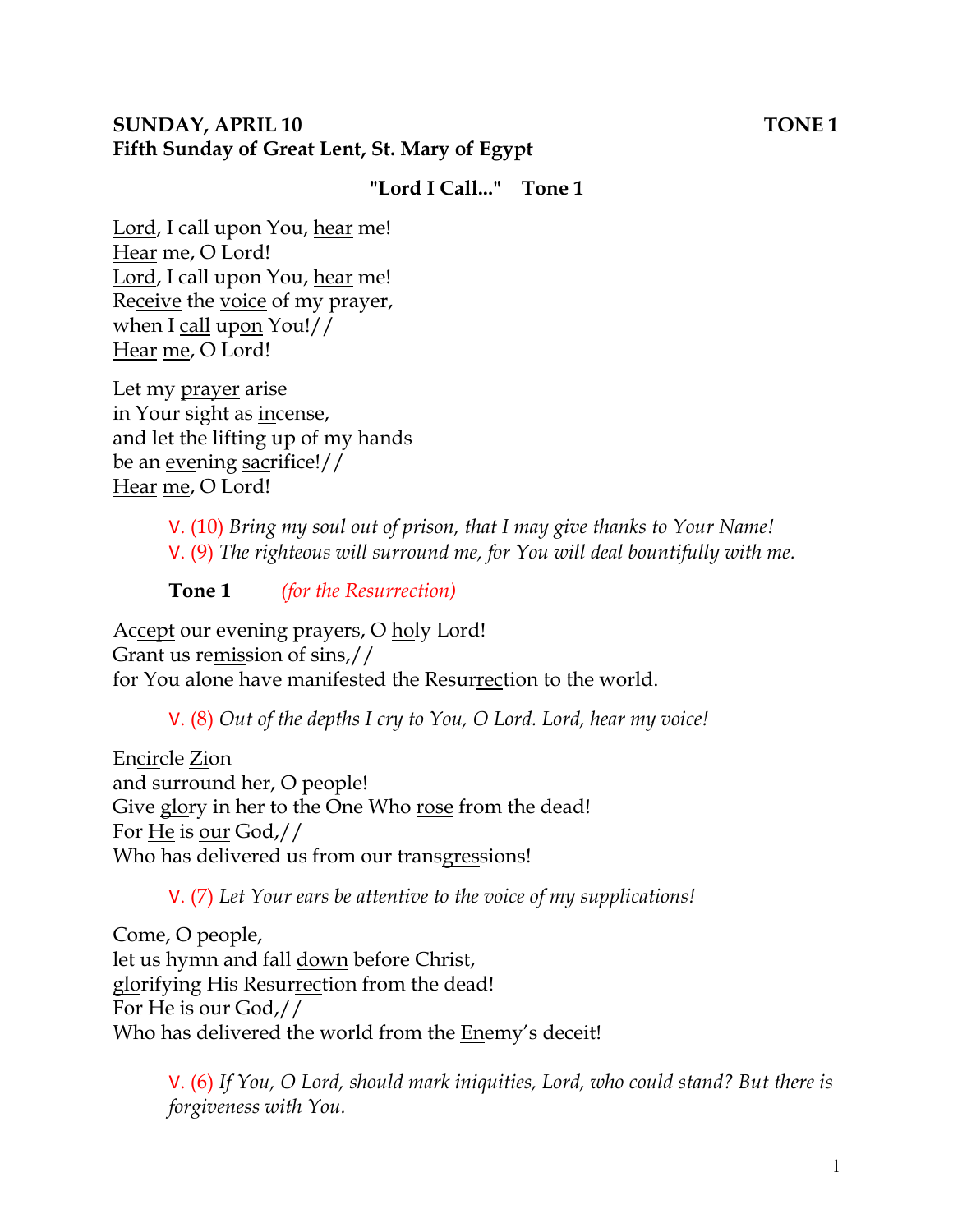### *(Resurrection stichera by Anatolius)*

Be glad, O heavens! Sound trumpets, O foundations of the earth! Sing in gladness, O mountains! Behold Emmanuel has nailed our sins to the Cross! Granting life, He has slain death.// He has resurrected Adam as the Lover of man.

> V. (5) *For Your Name's sake I wait for You, O Lord. My soul has waited for Your word; my soul has hoped on the Lord.*

Let us praise Him Who voluntarily was crucified in the flesh for our sake. He suffered, was buried, but rose from the dead. By Orthodoxy confirm Your Church, O Christ.// Grant peace for our life as the gracious Lover of man.

> V. (4) *From the morning watch until night, from the morning watch, let Israel hope on the Lord!*

We stand before Your life-bearing tomb unworthily, O Christ God, offering glory to Your ineffable compassion. You have accepted the Cross and death, O sinless One// to grant Resurrection to the world as the Lover of man.

V. (3) *For with the Lord there is mercy and with Him is plenteous redemption, and He will deliver Israel from all his iniquities.*

**Tone 6\*** *(from the Lenten Triodion) (Having placed all their hope)*

You stood before the doors of the Church, polluted with evil and unable to enter. Accused by your own conscience, O wise one of God, you converted to a better way of life. Looking upon the icon of the blessed Mother of God, you condemned all your past sins, O Mother Mary,// and went to bow before the precious Cross.

V. (2) *Praise the Lord, all nations! Praise Him, all peoples!*

<sup>\*</sup> Music for St. Mary of Egypt from the Department of Liturgical Music and Translations can be downloaded at www.oca.org.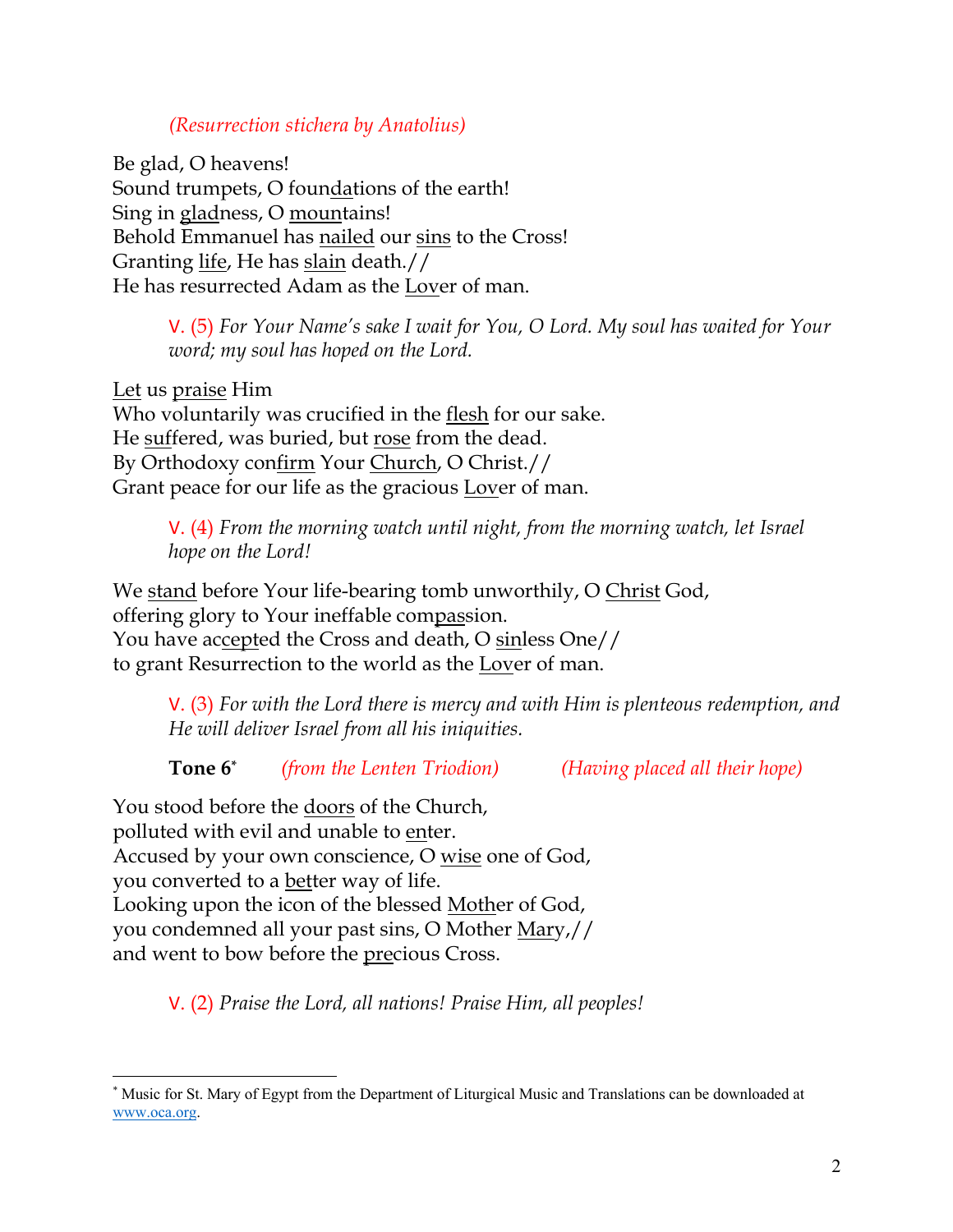Having worshipped at the holy places with great joy, you received saving grace for your journey of virtue. You set out in haste to follow the narrow path, crossing the river Jordan, and going to live where the Baptist had dwelt. Through self-denial you tamed the savagery of the passions; through violence you broke the rebellion of your flesh,// taking the Kingdom of **God** by force.

## V. (1) *For His mercy is confirmed on us, and the truth of the Lord endures forever.*

You lived alone in the wilderness, and as you erased the images of sin from your soul, God marked it with the imprint of holiness. Filled with the spirit, O Blessed Mother, you walked on the surface of the waters; by your prayers you ascended from earth to heaven. Since you stand before Christ, O glorious Mary,// entreat Him with boldness to save our souls!

*Glory to the Father, and to the Son, and to the Holy Spirit;*

**Tone 4** *(from the Lenten Triodion)*

The power of Your Cross has worked a wonder, O Christ. Through it a harlot became a champion of the ascetic life. She cast aside her weakness and bravely fought the devil, and having won the prize of victory,// she ceaselessly prays for our souls.

*now and ever, and unto ages of ages. Amen.* 

**Tone 1** *(Theotokion – Dogmatikon)*

Let us praise the Virgin Mary! The gate of heaven, the glory of the world! The song of the angels, the beauty of the <u>faithful!</u> She was born of <u>man</u>, yet gave <u>birth</u> to God! She was revealed as the heaven, as the temple of the Godhead! She destroyed the wall of enmity! She commenced the peace; she opened the Kingdom! Since she is our foundation of faith, our defender is the Lord Whom she bore! Courage! Courage! O People of God! For Christ will destroy our enemies// since He is all powerful.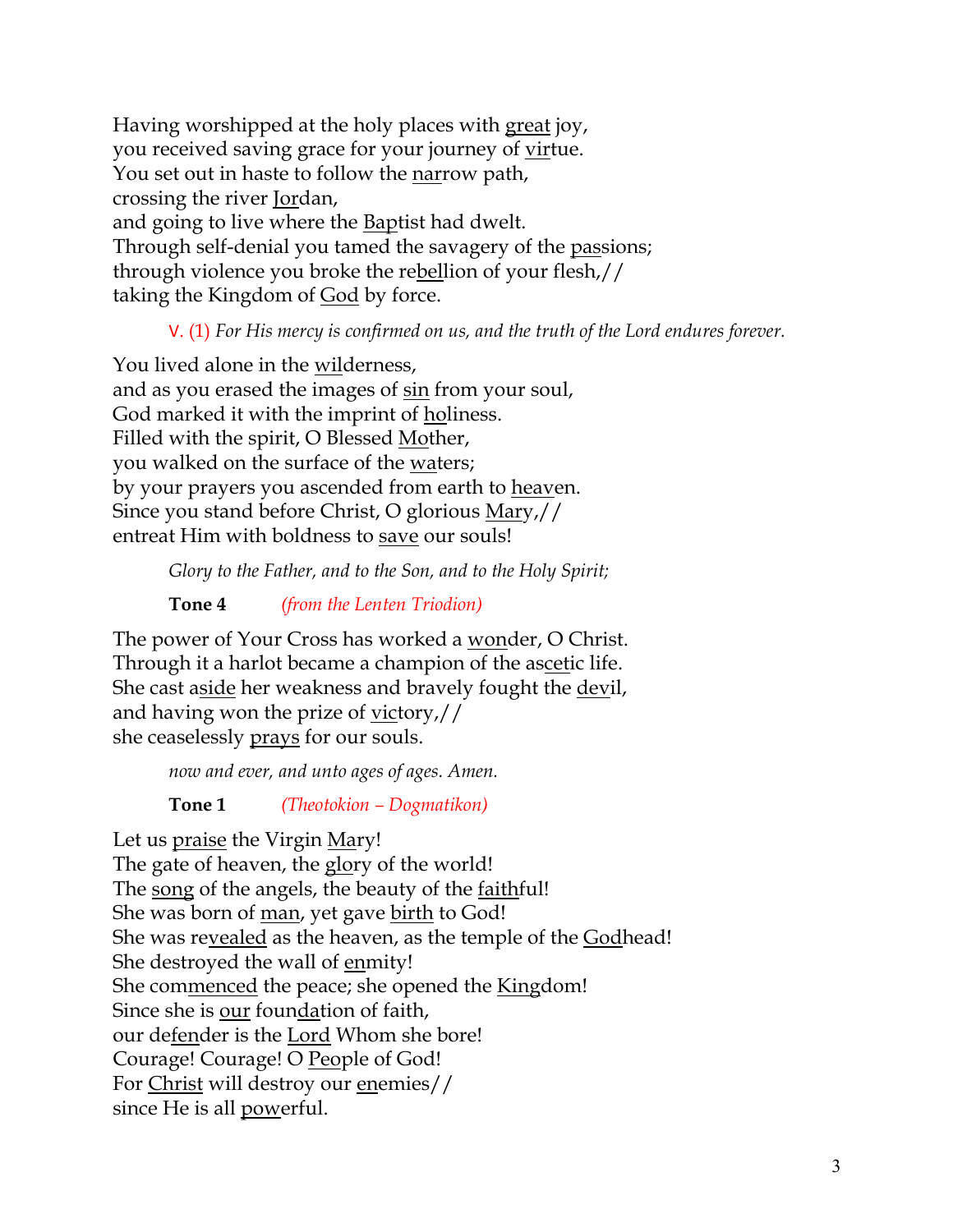## **Aposticha**

**Tone 1** *(for the Resurrection)*

We have been freed from sufferings by Your suffering, O Christ. We have been delivered from corruption by Your Resurrection.// O Lord, glory to You!

V. *The Lord is King; He is robed in majesty!* 

Let creation rejoice! Let the heavens be glad! Let the nations clap their hands with gladness, for Christ our Savior has nailed our sins to the Cross. Slaying death, He has given life.// He has resurrected fallen Adam as the Lover of man.

V. *For He has established the world, so that it shall never be moved.*

As King of heaven and earth, You were voluntarily crucified in Your love for man. Hell was angered when it met You below. Adam rose seeing You, the Creator, under the earth. O wonder! How has the Life of all tasted death? You enlightened the world which cries:// O Lord, Who rose from the dead, glory to You!

V. *Holiness befits Your house, O Lord, forevermore!* 

The myrrhbearing women came with haste to Your tomb, bearing myrrh and lamenting. Not finding Your most pure body, they learned from the angel of the new and glorious wonder. They told the Apostles:// "The Lord is risen, granting the world great mercy."

*Glory to the Father, and to the Son, and to the Holy Spirit;*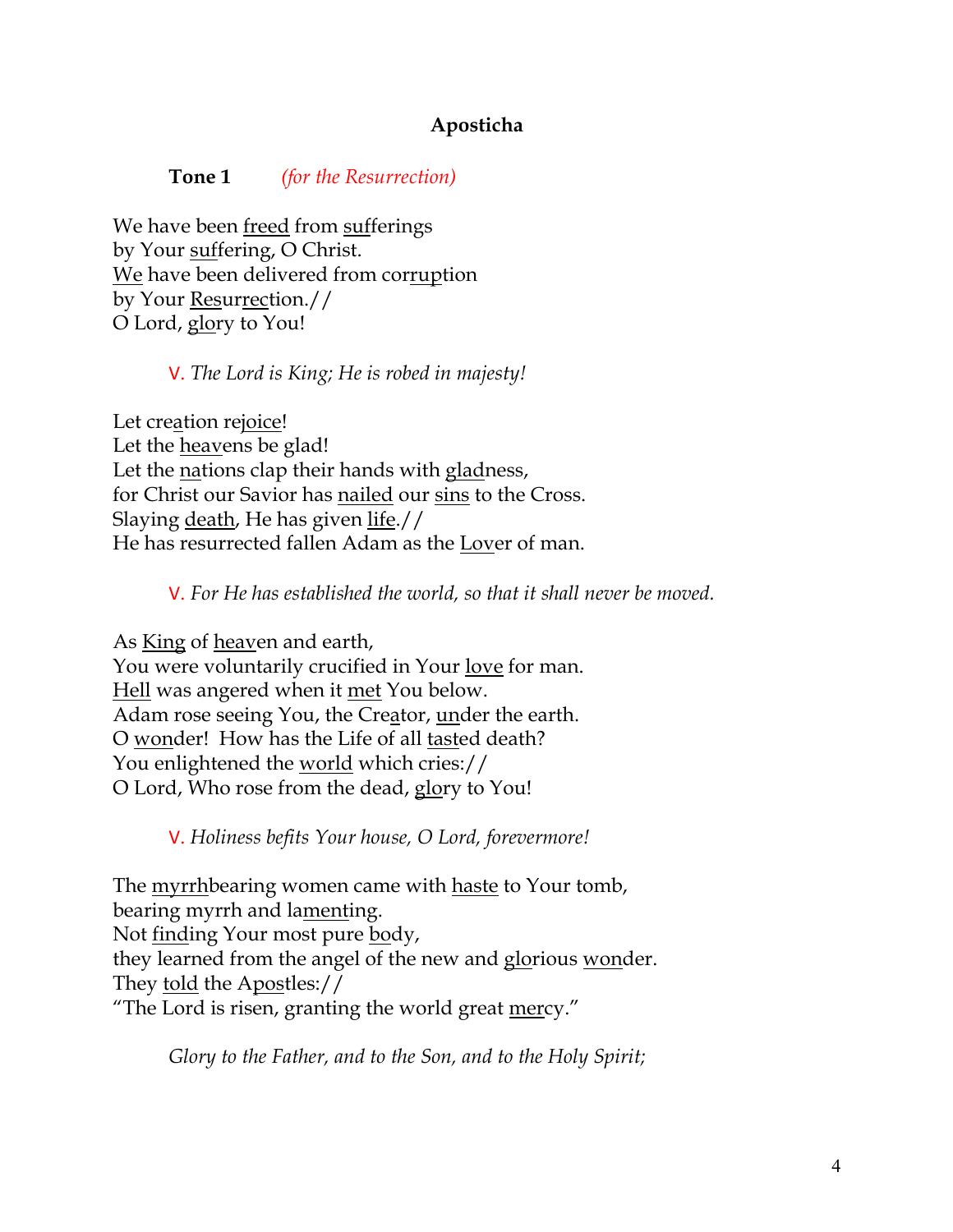# **Tone 2** *(from the Lenten Triodion)*

With the sword of abstinence,

you cut down the corrupt desires of your soul and the passions of your flesh. With the silence of the wilderness you strangled your sinful words and thoughts. You watered the desert with the streams of your tears, and made the fruits of repentance to grow for us.// We celebrate your memory, O holy one.

*now and ever, and unto ages of ages. Amen.*

**Tone 2** *(Theotokion)*

A new miracle surpasses all ancient miracles! Who knows of a Mother who gave birth without a man, who carried in her arms her Creator? This birth is the will of God! Since you carried Him as an infant in your arms, O most pure one, and since you possess motherly boldness before Him, do not cease praying for us who honor you,// that He may be bountiful and save our souls!

# *(at Great Vespers)*

**Tone 1 Troparion** *(Resurrection)*

When the stone had been sealed by the Jews, while the soldiers were guarding Your most pure body, You rose on the third day, O Savior, granting life to the world. The powers of heaven therefore cried to You, O Giver of Life: "Glory to Your Resurrection, O Christ! Glory to Your Kingdom!// Glory to Your dispensation, O Lover of mankind!"

*Glory to the Father, and to the Son, and to the Holy Spirit,*

**Tone 8 Troparion** *(St. Mary of Egypt)*

The image of God was truly preserved in you, O Mother, for you took up the Cross and followed Christ. By so doing, you taught us to disregard the flesh for it passes away; but to care instead for the soul, for it is immortal.// Therefore your spirit, O holy Mother Mary, rejoices with the angels.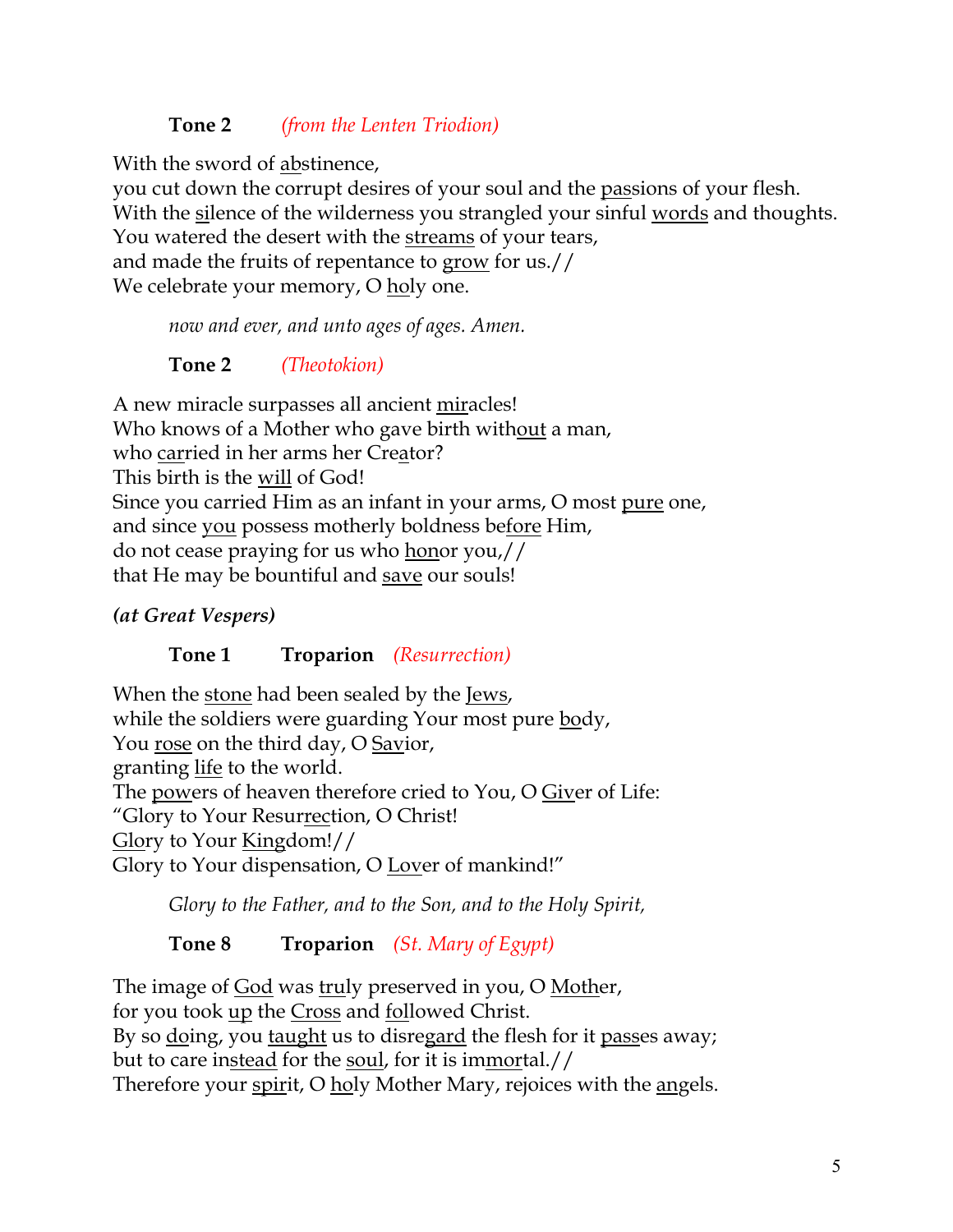*now and ever, and unto ages of ages. Amen.*

# **Tone 8 Resurrectional Dismissal Theotokion**

For our sake You were born of the Virgin

and endured crucifixion, O Good One, destroying death by death.

Revealing the Resurrection as God, do not despise the work of Your hand!

Reveal Your love for man, O Merciful One, and accept the Theotokos praying for  $\text{us}/\sqrt{ }$ 

and save the despairing people, O our Savior!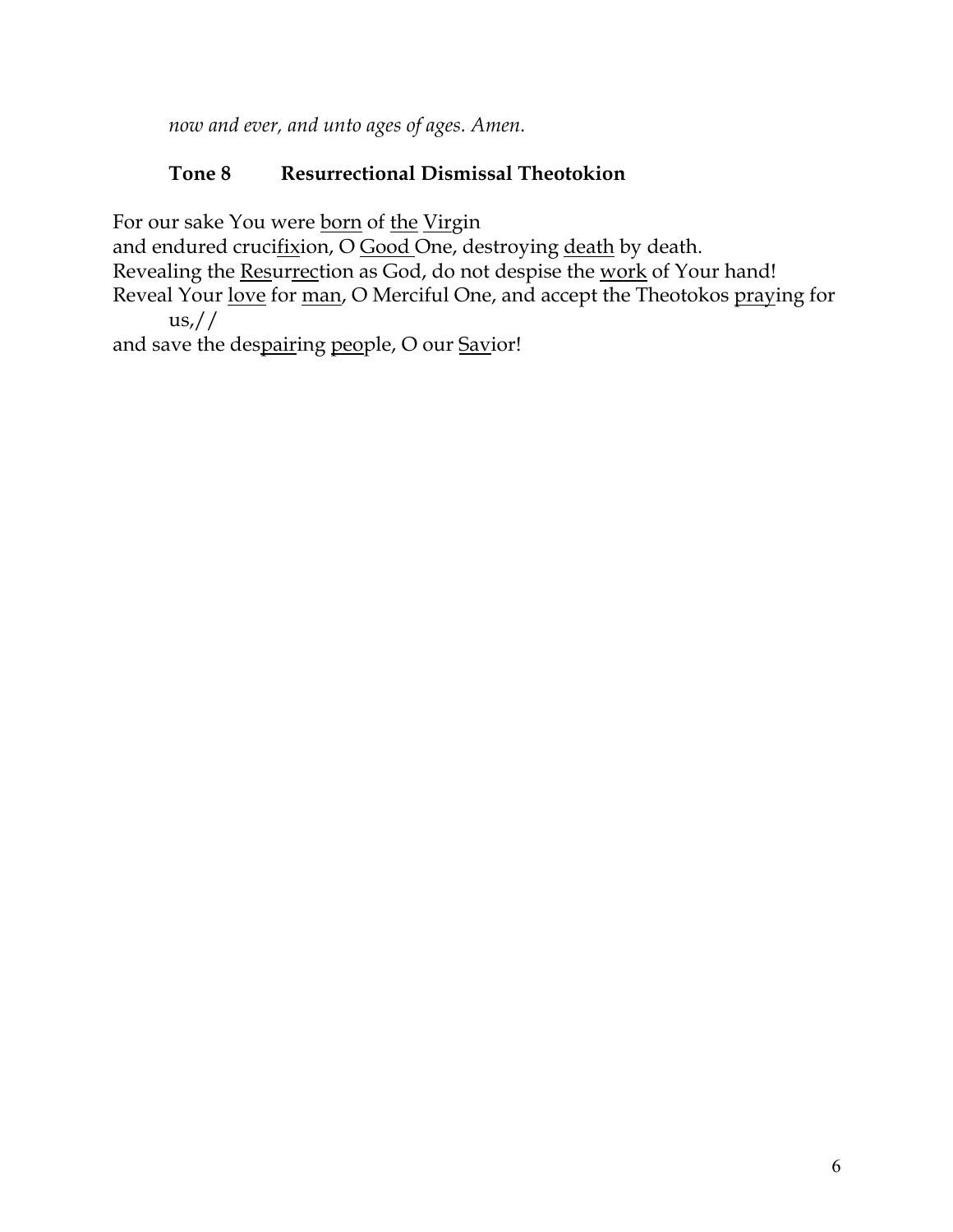*(at the Divine Liturgy)*

## **Tone 1 Troparion** *(Resurrection)*

When the stone had been sealed by the Jews, while the soldiers were guarding Your most pure body, You rose on the third day, O Savior, granting life to the world. The powers of heaven therefore cried to You, O Giver of Life: "Glory to Your Resurrection, O Christ! Glory to Your Kingdom!// Glory to Your dispensation, O Lover of mankind!"

**Tone 8 Troparion** *(St. Mary of Egypt)*

The image of **God** was truly preserved in you, O Mother, for you took up the Cross and followed Christ. By so doing, you taught us to disregard the flesh for it passes away; but to care instead for the soul, for it is immortal.// Therefore your spirit, O holy Mother Mary, rejoices with the angels.

# **Tone 1 Kontakion** *(Resurrection)*

As God, You rose from the tomb in glory, raising the world with Yourself. Human nature praises You as God, for death has vanished. Adam exults, O Master! Eve rejoices, for she is freed from bondage and cries to You:// "You are the Giver of Resurrection to all, O Christ!"

# **Tone 3 Kontakion** *(St. Mary of Egypt)*

Having been a sinful woman, you became through repentance a bride of Christ. Having attained angelic life, you defeated demons with the weapon of the Cross.// Therefore, O most glorious Mary, you are a bride of the Kingdom.